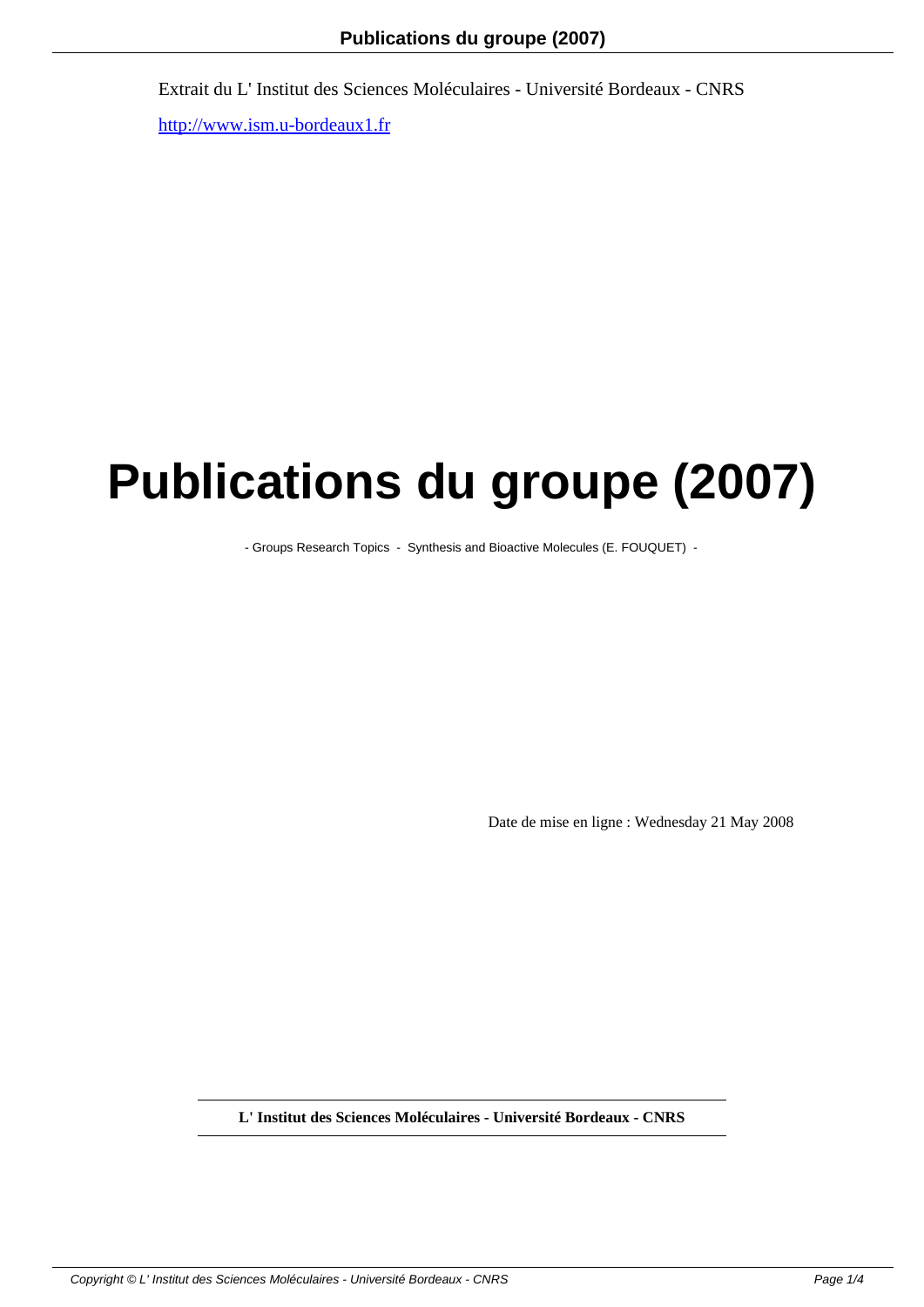Chabaud L., Landais Y., Renaud P., Robert F., Castet F., Lucarini M., Schenk K. Carboazidation of Chiral Allylsilanes. Experimental and Theoretical Investigations. Chem. Eur. J. 2007, sous presse.

Werle S., Robert F., Bouas-Laurent H., Landais Y. Photolabile Arylsilyl group. Application to the Oxidation of C-Si bonds. Tetrahedon Lett. 2007, 48, 8909-8913.

Godineau E., Landais Y. Multicomponent Radical Processes. Synthesis of Substituted Piperidinones. J. Am. Chem. Soc. 2007, 129, 12662-12663.

Vincent J.-M., Margottin C., Cavagnat D., Buffeteau T., Landais Y. A Concise Organocatalytic and Enantioselective Synthesis of Isotetronic Acids. Chem. Commun. 2007, 4782-4784.

Lacoste E., Vaique E., Berlande M., Pianet I., Vincent J.-M., Landais Y. Benzimidazole-pyrrolidine/H+ (BIP/H+), a Highly Reactive Organocatalyst for Asymmetric Processes. Eur. J. Org. Chem. 2007, 1, 167-177.

Beniazza R., Dunet J., Robert F., Schenk K., Landais Y. Efficient Synthetic Approaches to the Common Scaffold of Indole Alkaloids. Org. Lett. 2007, 9, 3913-3916.

Lebeuf R., Robert F., Schenk K., Landais Y. Desymmetrization of 2,5-cyclohexadienes through an asymmetric protonation-hydroamination cascade. Org. Lett. 2006, 7, 4755-4758.

Godineau E., Schfer C., Landais Y. A Stereocontrolled Access to Ring-Fused Piperidines Through a Formal [2+2+2] Process. Org. Lett., 2006, 8, 4871-4874.

James P., Schenk K., Landais Y. Free-Radical mediated 5-exo-Trig Cyclization of Chiral 3-Silylhepta-1,6-dienes. J. Org. Chem.2006, 71, 3630-3633.

D' Antuono P., Ducasse L., Fritsch A., Castet F., James P., Landais Y. Theoretical Studies of Free-Radical-mediated 5-exo-trig Cyclizations of Chiral b-Substituted hepta-1,6-dienes.J. Phys. Chem. A, 2006, 110, 3714-3722.

Quideau, S.; Pouysgu, L.; Deffieux, D. Oxidative Dearomatization of Phenols – Why, How and What For? Synlett Account 2007, sous presse.

Lebrasseur, N.; Gagnepain, J.; Ozanne-Beaudenon, A.; Lger, J.M.; Quideau, S. Efficient Access to Orthoquinols and Their [4+2] Cyclodimers via SIBX-Mediated Hydroxylative Phenol Dearomatization.

J. Org. Chem. 2007, 72, 6280-6283.

Gagnepain, J.; Mreau, R.; Dejugnac, D.; Lger, J.-M.; Castet, F.; Deffieux, D.; Pouysgu, L.; Quideau, S. Regio- and Stereoselectivities in Diels–Alder Cyclodimerizations of Orthoquinonoid Cyclohexa-2,4-dienones.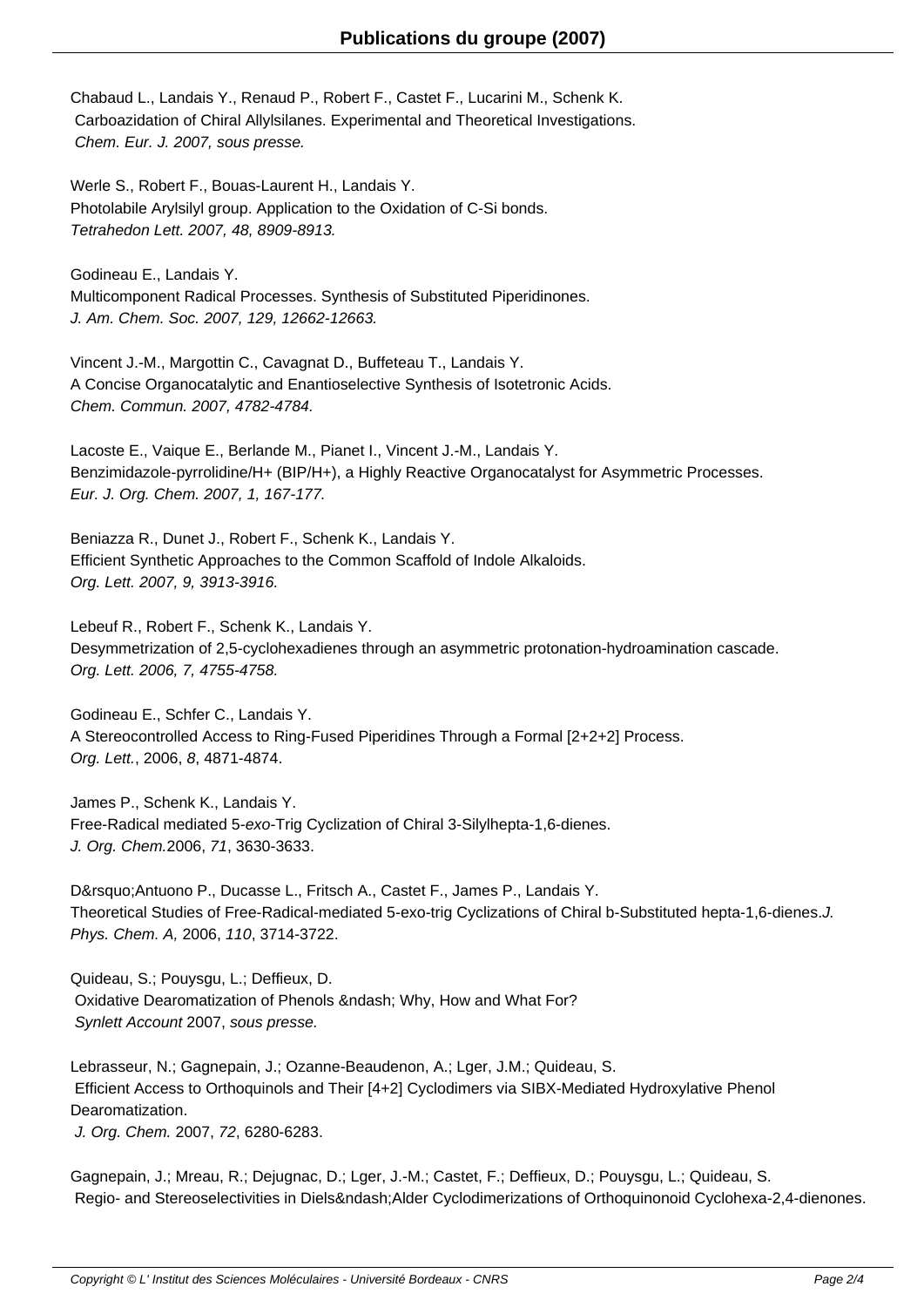In Celebrating the 50th Anniversary of Tetrahedron, Martin, S. F., Ed; Tetrahedron Symposium-in-Print Tetrahedron 2007, 63, 6493-6505.

Montaudon, D.; Palle, K.; Rivory, L. P.; Robert, J.; Douat-Casassus, C.; Quideau, S.; Bjornst, M.-A.; Pourquier, P. Inhibition of Topoisomerase I Cleavage Activity by Thiol-reactive Compounds. Importance of Vicinal Cysteines 504 and 505.

J. Biol. Chem. 2007, 282, 14403-14412.

Douat-Casassus, C.; Marchand-Geneste, N.; Diez, E.; Gervois, N.; Jotereau, F.; Quideau, S. Synthetic Anticancer Vaccine Candidates: Rational Design of Antigenic Peptide Mimetics That Activate Tumor-Specific T-Cells. J. Med. Chem. 2007, 50, 1598-1609.

Gagnepain, J.; Castet, F.; Quideau, S.

 Total Synthesis of (+)-Aquaticol via Biomimetic Phenol Dearomatization. A Case of Double Diastereofacial Differentiation in Diels-Alder Dimerization of Orthoquinols Involving a C2-Symmetric Transition State. Angew. Chem. Int. Ed. 2007, 46, 1533-1535.

Zhari, S.; Belloncle, C.; Charrier, F.; Pardon, P.; Quideau, S.; Charrier, B. UV Light Impact on Ellagitannins and Wood Surface Colour of European Oak (Quercus petrea and Quercus robur). Applied Surface Science, 2007, 253, 4985-4989.

Allard M., Fouquet E., N. James D., Szlosek-Pinaud M. State of the art in 11C labelled radiotracers synthesis Curr. Med. Chem. 2008, 15, 235-277

Nonier M.-F., Vivas N., Vivas De Gaulejac N., Pianet I., Fouquet E. A kinetic study of the reactions of (+)-catechin with aldehydes derived from toasted oak J. Sci. Food Agric. 2007, 87, 2081-2091.

Tarascou I., Ducasse M.-A., Dufourc E.J., Moskau D., Fouquet E., Laguerre M., Pianet I. Structural and conformational analysis of two native procyanidin trimers Magn. Reson. Chem. 2007, 45, 157-166.

Szlosek-Pinaud M., Diaz P., Martinez J., Lamaty F. Efficient synthetic approach to heterocycles possessing 3,3-disubstituted-2,3-dihydrobenzofuran skeleton via diverse palladium-catalyzed tandem reactions. Tetrahedron 2007, 63, 3340-3349.

Taylor R. H., Felpin F.-X. Suzuki-Miyaura Reactions of Arenediazonium Salts Catalyzed by Pd(0)/C. One-Pot Chemoselective Double Cross-Coupling Reactions Org. Lett. 2007, 9, 2911-2914.

Felpin F.-X., Lory C., Sow H., Acherar S. Practical and Efficient Entry to Isoflavones by Pd(0)/C -Mediated Suzuki-Miyaura Reaction. Total Synthesis of Geranylated Isoflavones Tetrahedron 2007, 63, 3010-3016.

Felpin F.-X. Oxidation of Phenol Trimethylsilyl Ethers to p-Quinols Using Hypervalent Iodine(III) Reagents